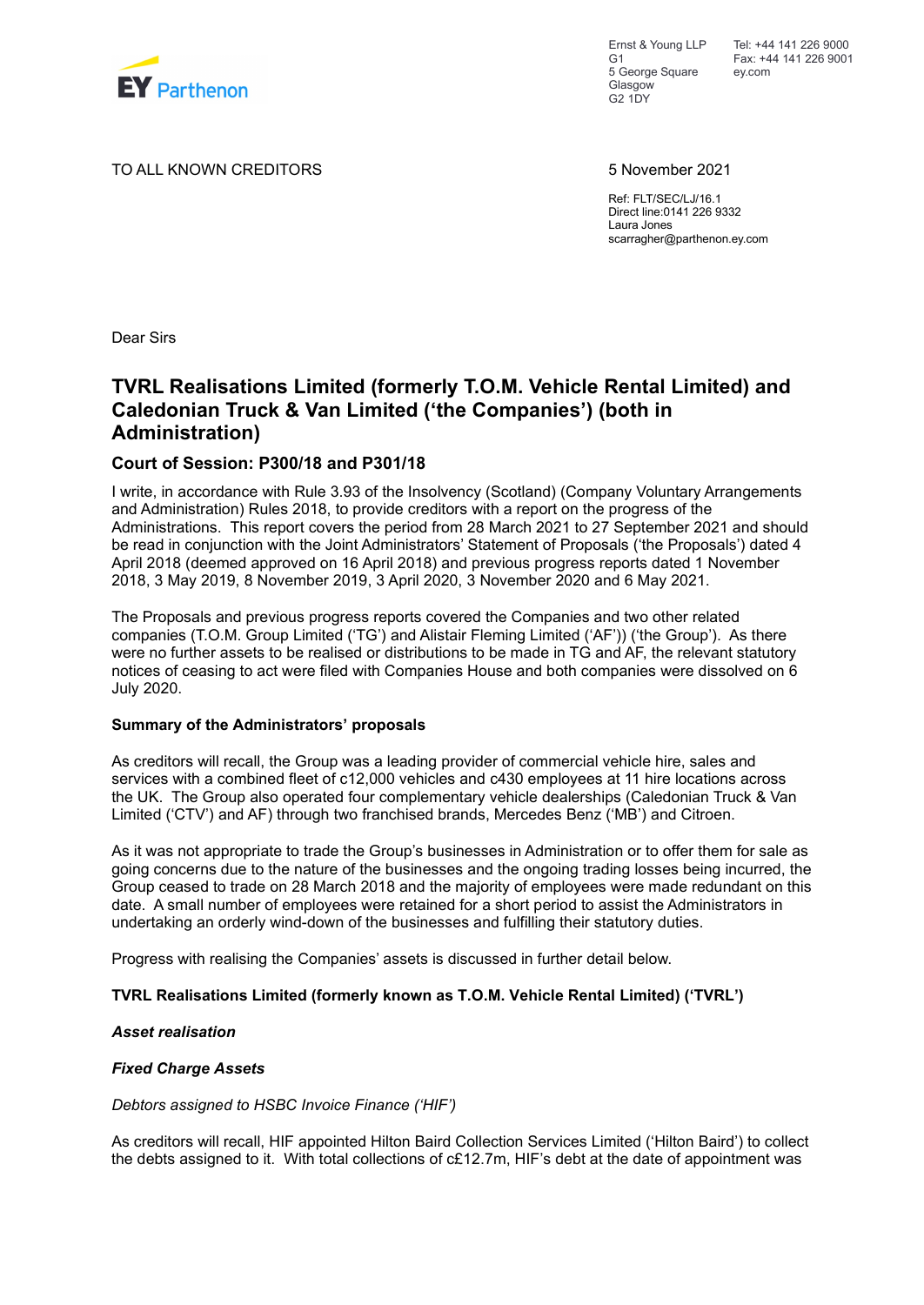subsequently repaid in full and a surplus of c£527k was available to HSBC which had the benefit of an assignment over any surplus monies collected from these debts.

Hilton Baird ceased collections activity towards the end of 2020 and, with HIF/HSBC confirming that there was no appetite to incur additional costs pursuing recoveries from any remaining debtors via legal action, the ledger of c£1.6m was reassigned to TVRL.

Following consideration of the options, external debt collection agents (JP Associates) were subsequently appointed in April 2021 to continue pursuing the remaining outstanding debtor balances. I am pleased to report that gross realisations of c£121k have been achieved to date. Whilst the collection efforts are continuing, significant sums have had to be written off the ledger due to the existence of complex counter claims and certain debtor companies having been dissolved in the interim period.

On completion of Hilton Baird's debtor collection exercise, a VAT bad debt relief claim of £1.13m was submitted to HMRC in respect of the debts which had proved to be uncollectable at that point. This claim was accepted and reduced HMRC's overall claim against the Group. A revised claim to adjust for the debtor balances subsequently recovered will be submitted upon conclusion of JP Associates' debt collection efforts.

### *Floating Charge Assets*

### *Debtors*

As previously advised, Hilton Baird was also appointed to collect TVRL's debtor ledger which had not been assigned to HIF at the date of appointment. This debt collection exercise is now complete with gross collections of £195k achieved.

### *Contingent asset*

As you will be aware, in 2016, the European Commission fined five major truck manufacturers for engaging in unlawful and anti-competitive price fixing in respect of the sale of trucks over six tonnes in the period from 1997 to 2011.

As a result of the Commission ruling, applications for Collective Proceedings Orders were lodged with the UK Competition Appeal Tribunal ('the Tribunal'), in order to pursue claims for compensation on behalf of third parties who bought, leased or hired vehicles in the period and who, due to the pricefixing, had possibly overpaid for their trucks. In addition, a number of standalone claims were raised with the Tribunal and the Court of Session in Scotland.

Whilst the Directors had included a value of £5m (in respect of 510 trucks) for this contingent asset in their Statement of Affairs for TVRL, it was not possible to predict the likely compensation, if any, which could be payable to TVRL and we were conscious that the matter could realistically take many years to resolve through the Courts at significant cost to the Administration.

Since our appointment, we have continued to explore the options available to realise value in the short to medium term including consideration of raising an action in the Court of Session to avoid the claim becoming time-barred and preserving the possibility of selling the rights to a third party.

In December 2020, we instructed our solicitors, Shepherd & Wedderburn ('S&W') to provide advice on initial prospects for a trucks cartel follow on damages claim and to prepare an information memorandum for potential litigation funders with a view to either selling TVRL's rights to the claim or securing funding for us to pursue the claim by raising legal proceedings.

The information memorandum was issued to a group of litigation funders in March 2021. Many were unable to progress due to the outline of the claim not meeting their investment criteria or because they were conflicted however three funders subsequently agreed non-disclosure agreements. Whilst an attractive proposal to acquire the claim on a non-recourse basis together with an earnout clause was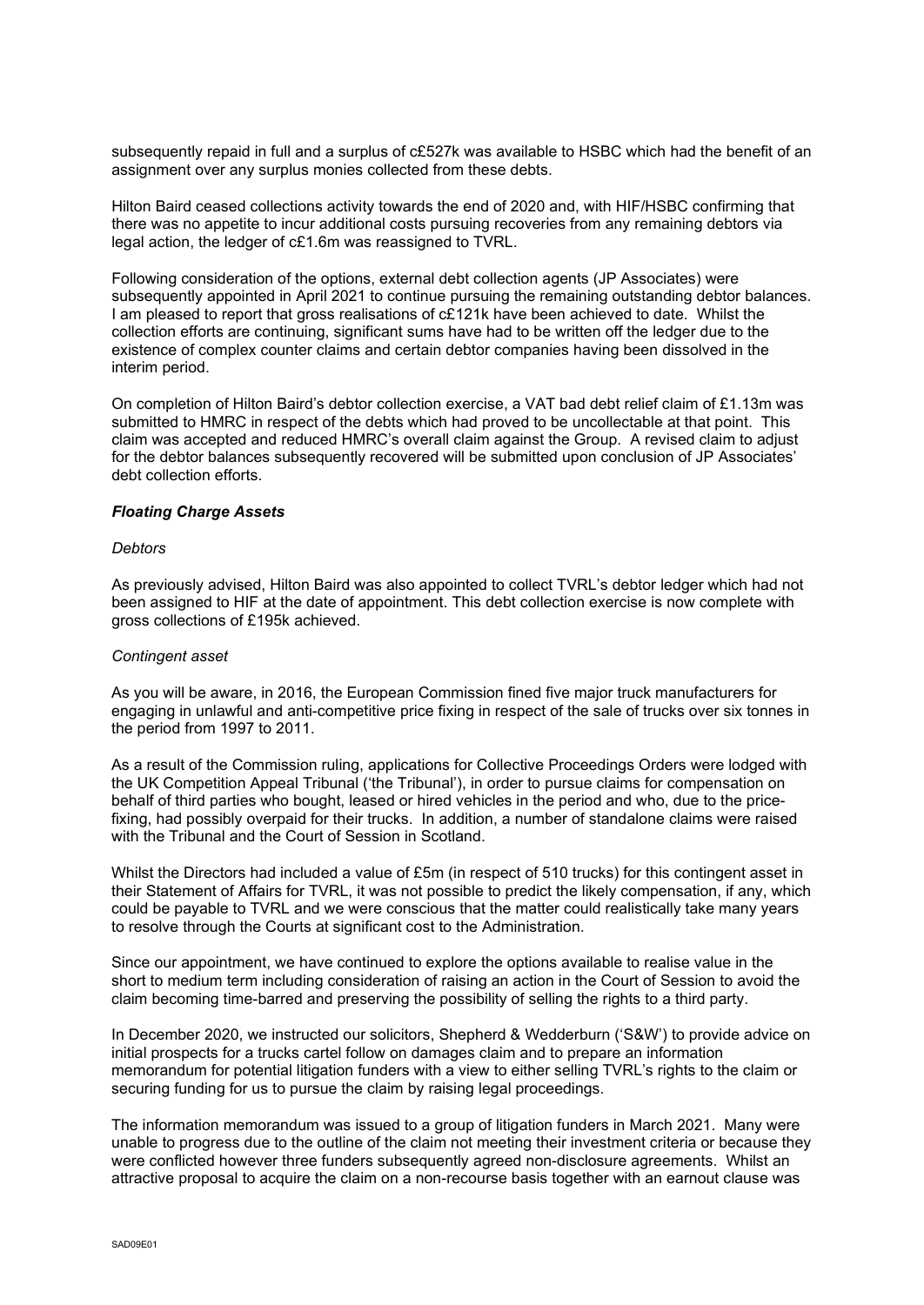received from one of these funders, it quickly became clear (following limited diligence) that they were unwilling to progress the proposal as initially outlined and they unfortunately withdrew their offer.

With no viable proposals for funding the claim and no other parties offering to purchase TVRL's rights to the claim, we consider that we have exhausted all of the options and it is no longer in the creditors' interests to continue pursuing the claim. The time incurred by both the Administrators and S&W relating to the truck cartel price fixing claim has accordingly been written off.

### **Caledonian Truck & Van Limited**

Creditors will recall that, prior to the appointment of the Administrators, MB terminated the dealership franchise agreements and, upon appointment, the majority of employees were immediately made redundant. The remaining employees were retained for a short period to ensure an orderly winddown of business activities. The three trading sites closed on 20 April 2018 and the properties were returned to the landlord.

### *Asset realisation*

### *Unidentified income*

This represents income of £99k received to date which has not been able to be allocated in CTV's records. Whilst a small sum has been refunded in the period, we do not anticipate that any further sums will require to be refunded to customers.

### *Stock/Work in Progress*

A significant amount of outstanding warranty/repairs and maintenance invoicing was processed following the appointment and, together with the values attributable to owned plant, parts stock and signage removed from the dealerships by MB as part of the wind down, this has reduced MB's claims in the Administration.

### **Extension of Administrations**

As previously advised, the Court of Session granted extensions to the Administrations of TVRL and CTV by 12 months until 27 March 2022 and the necessary statutory forms were filed with the Registrar of Companies. We do not anticipate that any further extensions will be required and are hopeful that we will be in a position to close the Administrations of TVRL and CTV prior to their expiry date.

In the unlikely event that this is not possible, we would require to make an application to Court to extend the Administrations by a further 12 months. Should any creditors have an objection to such an application, they should provide details in writing of their objection to the Administrators by no later than 30 November 2021.

### **Receipts and payments accounts**

We enclose, at Appendix 2, receipts and payments accounts for the Companies for the period from 28 March 2021 to 27 September 2021. These do not reflect estimated future realisations or costs.

### **Joint Administrators' remuneration**

The statutory provisions relating to remuneration are set out in Rules 3.95 to 3.101 of the Insolvency (Scotland) (Company Voluntary Arrangements and Administration) Rules 2018.

In certain circumstances, creditors are entitled to request further information about our remuneration or outlays, or to apply to court if they consider the costs to be excessive (Rule 3.100, Insolvency (Scotland) (Company Voluntary Arrangements and Administration) Rules 2018). Further information is given in 'A Creditors' Guide to Administrators' Fees', a copy of which may be accessed from the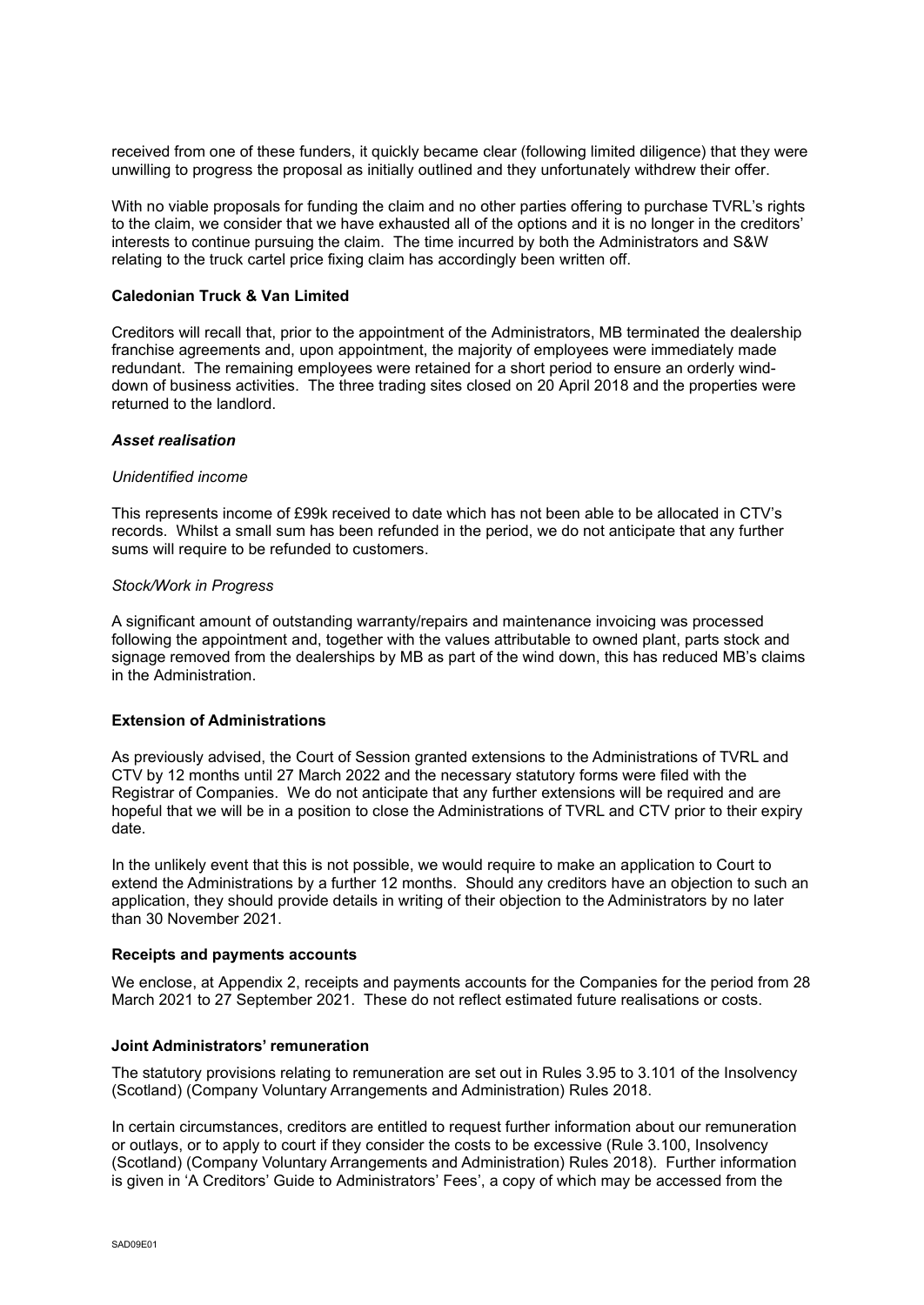web site of the Institute of Chartered Accountants of Scotland at [https://www.icas.com/technical](https://www.icas.com/technical-resources/creditor-guides-to-office-holder-remuneration)[resources/creditor-guides-to-office-holder-remuneration](https://www.icas.com/technical-resources/creditor-guides-to-office-holder-remuneration) or is available in hard copy upon written request to the Joint Administrators.

Our remuneration was fixed on a time-cost basis by resolutions of the floating charge holders and preferential creditors as appropriate.

During the period covered by this report, the Administrators have incurred time costs of £140,335 at HSBC restricted rates and Category 2 expenses of £60.49 as follows:

| Company                        | Time costs<br>incurred | <b>Category 2</b><br>expenses<br>incurred |
|--------------------------------|------------------------|-------------------------------------------|
| T.O.M. Vehicle Rental Limited  | £109,844               | £60.49                                    |
| Caledonian Truck & Van Limited | £30,491                | £0.00                                     |
| <b>Total</b>                   | £140,335               | £60.49                                    |

A detailed analysis of the time spent is attached at Appendix 3 to this report together with a statement of the Administrators' policy in relation to charging time. There is an analysis of both Category 1 and Category 2 expenses incurred in the period at Appendix 4 together with a statement of the Administrators' policy in relation to charging expenses. As previously advised, fees continue to be restricted on TVRL due to the limited floating charge asset realisations available at present.

The undernoted restricted fees and Category 2 expenses were approved and drawn during the period to 27 September 2021. Analyses of the fees and expenses incurred in this regard were included in our previous reports.

| Company                        | <b>Remuneration</b><br>approved | Category 2<br>expenses<br>approved |
|--------------------------------|---------------------------------|------------------------------------|
| T.O.M. Vehicle Rental Limited  | £50,000                         | £65.78                             |
| Caledonian Truck & Van Limited | £26,599                         | £10.53                             |
| <b>Total</b>                   | £76,599                         | £76.31                             |

### **Distributions to creditors**

### *Secured Creditors*

The Group had c£220m of debt exposure across 33 funders with MB, GMAC, Close Leasing, Lombard, Paccar, Santander and HSBC ('the 7 HP funders') accounting for c80% of the debt. Additionally, the Group had a £3.5m overdraft facility and a confidential invoice discounting facility of £13m with HSBC and HIF respectively. Each of the Companies was party to a cross guarantee in favour of HSBC in respect of the Group's borrowings.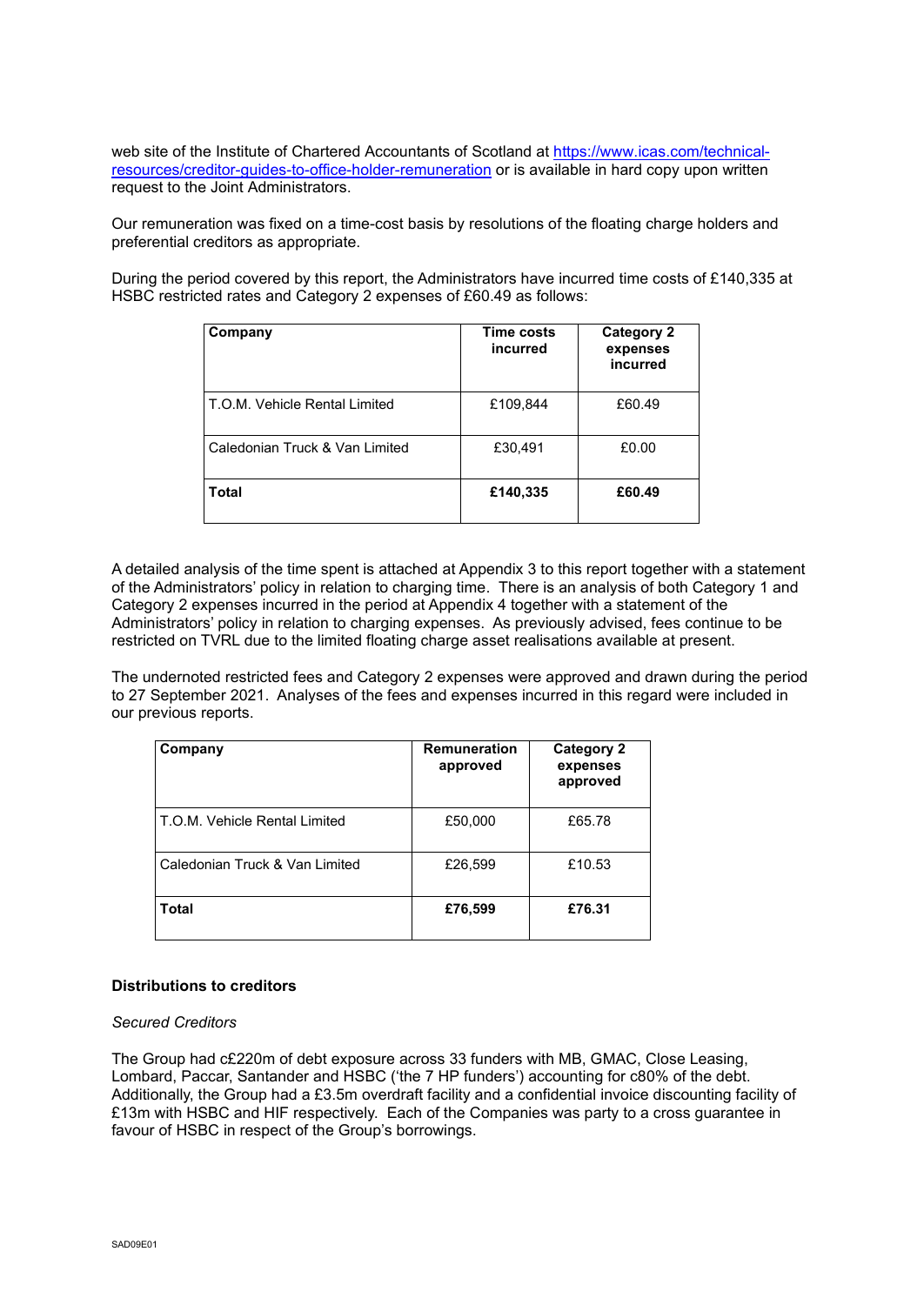Qualifying floating charges are held as follows:

| Company                        | <b>Qualifying Floating Charge Holders</b>                                 |
|--------------------------------|---------------------------------------------------------------------------|
| T.O.M. Vehicle Rental Limited  | HSBC, HSBC Invoice Finance, HSBC<br>Equipment Finance, HSBC Asset Finance |
| Caledonian Truck & Van Limited | HSBC, MB                                                                  |

To date, floating charge distributions of £250k have been made to HSBC in TVRL, and floating charge distributions of £180k and £90k have been made to HSBC and MB respectively in CTV. These distributions have been made in accordance with the ranking agreements in place.

We understand that there was a surplus of c£527k available to HSBC following HIF being repaid its debt in full under its fixed charge security over the debtors in TVRL. In addition, there is a shortfall to each of the HP funders in TVRL arising from recovery of the vehicles held under HP contracts at the date of appointment. The shortfalls will rank as non-preferential claims in the Administration.

### *Preferential Creditors*

Distributions of 100p in the £, equating to total dividends of £106k and £43k, have been paid to the preferential creditors of TVRL and CTV respectively in respect of employees' salaries, holiday pay and pension contributions.

### *Non-preferential Creditors*

The Directors had estimated that total non-preferential creditor claims would be as follows:

| Company                        | Non-preferential<br>creditor claims |
|--------------------------------|-------------------------------------|
| T.O.M. Vehicle Rental Limited  | £71.26m                             |
| Caledonian Truck & Van Limited | £40.65m                             |

We have continued to correspond with the HP funders to establish the likely level of claims arising from shortfalls under the HP contracts in place at the date of appointment and this has resulted in certain claims being reduced substantially from those initially intimated. In addition, HMRC's claims in respect of PAYE, VAT and corporation tax have all been agreed, with the joint and several liability for VAT within TVRL and CTV significantly reduced by the VAT bad debt relief claims submitted in each of the Group companies. As a result, total claims received to date in TVRL and CTV are now c£56.3m and c£15.2m respectively.

It is clear that there will be funds available to allow a nominal (c0.1p in TVRL and c0.5p in CTV) distribution to TVRL and CTV's ordinary unsecured creditors by virtue of a dividend under the Prescribed Part. The timing and quantum of the dividends is dependent on finalisation of the outstanding matters noted above and adjudication of claims being completed.

We anticipate being in a position to issue a formal notice of intention to declare a dividend to the nonpreferential unsecured creditors of the Companies in December 2021 with payments expected to be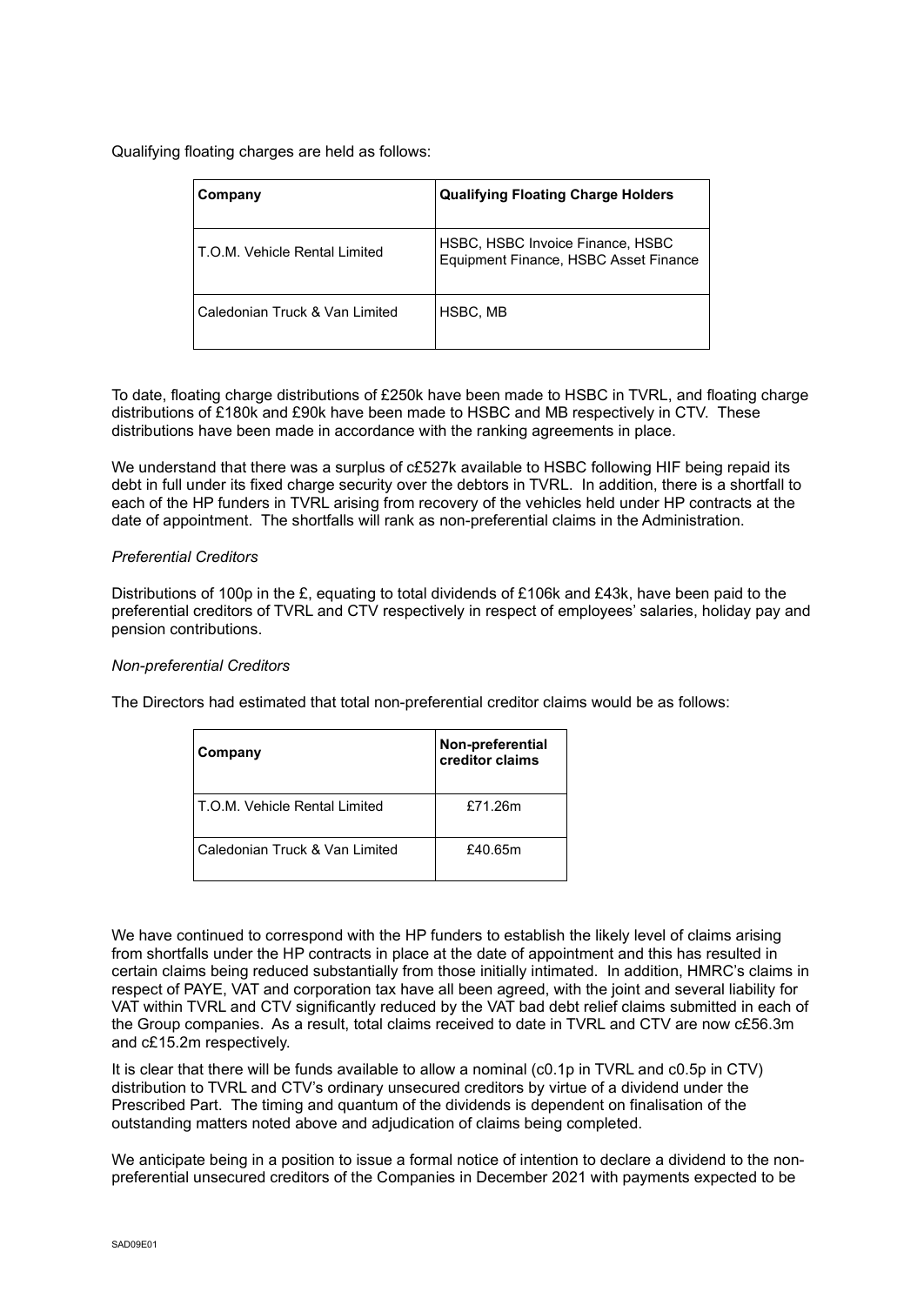made in the first quarter of 2022. If you have yet to submit a claim in either Administration, a hard copy proof of debt form can be downloaded from [https://www.ey.com/en\\_uk/ey-tom-vehicle-rental](https://www.ey.com/en_uk/ey-tom-vehicle-rental-limited-in-administration)[limited-in-administration](https://www.ey.com/en_uk/ey-tom-vehicle-rental-limited-in-administration) and returned by email together with supporting invoices/statements to [tvrlcreditors@uk.ey.com](mailto:tvrlcreditors@uk.ey.com) or [ctvcreditors@uk.ey.com.](mailto:ctvcreditors@uk.ey.com)

### **The Prescribed Part**

The Prescribed Part is a proportion of floating charge assets set aside for unsecured creditors pursuant to Section 176A of the Insolvency Act 1986. The Prescribed Part applies to floating charges created on or after 15 September 2003. The Companies' floating charges were all created after this date and accordingly the Prescribed Part will apply.

The Prescribed Parts in TVRL and CTV are currently estimated at £73k and £77k respectively. The cost of the Joint Administrators' fees associated with dealing with the Prescribed Part would then need to be deducted from this figure.

### **Remaining work**

We will continue to deal with the Administrations of TVRL and CTV in line with the stated objectives outlined in the Proposals. Future tasks will include, but may not be limited to, the following;

- Seeking to realise value from all remaining assets including collecting outstanding book debts;
- Dealing with unsecured creditor enquiries;
- Adjudicating on non-preferential claims and paying a Prescribed Part dividend to nonpreferential creditors;
- Finalising the Administrations including the payment of all Administration period liabilities;
- Preparing and filing post appointment corporation tax and VAT returns;
- Completion of statutory and reporting requirements of the Administrations;
- Any such actions the Joint Administrators consider, in their reasonable opinion, are necessary and/or expedient to fulfil the purpose of the Administrations; and
- Bringing the Administrations to a conclusion.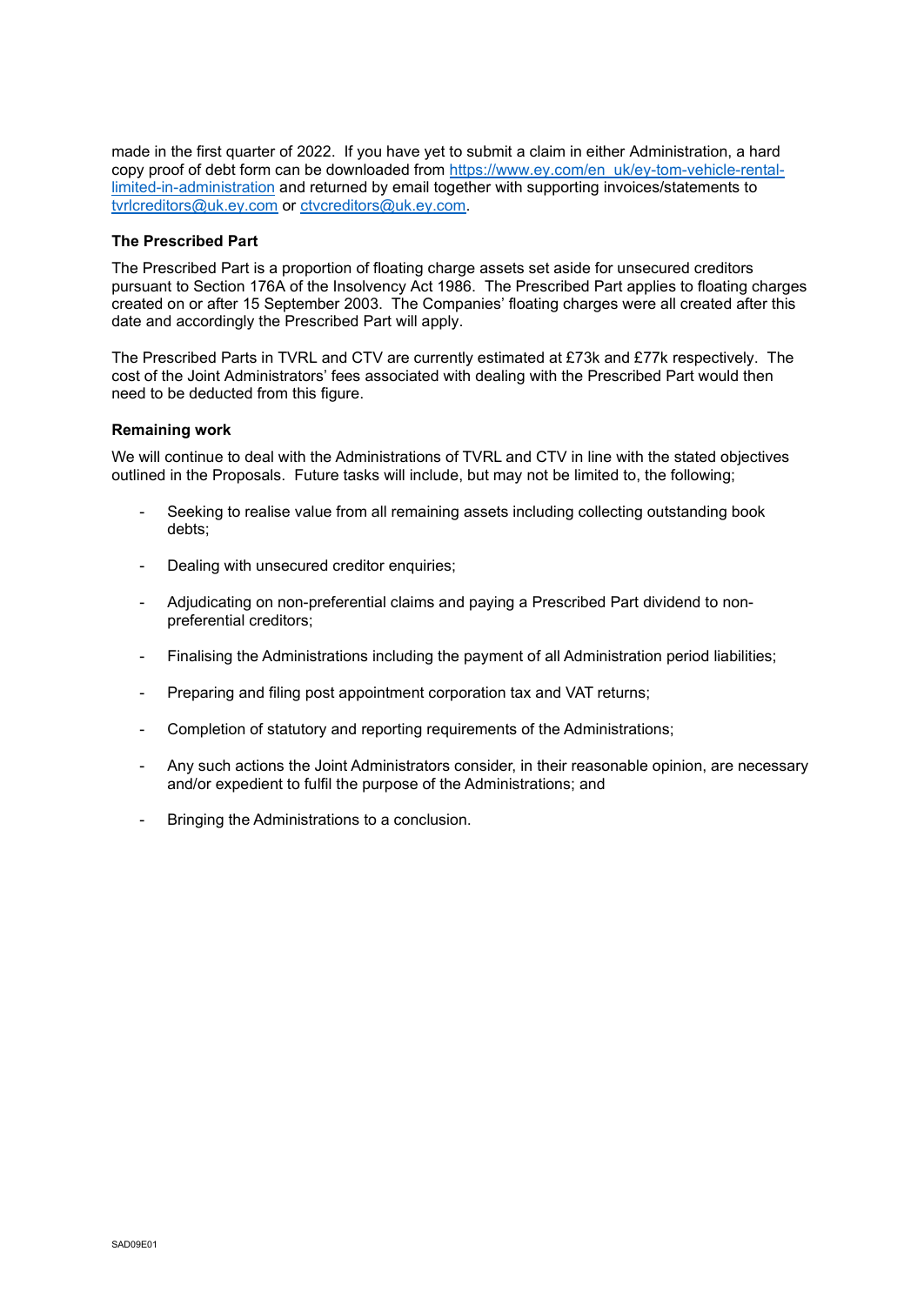### **Next report**

We will report to you again at the conclusion of the Administrations.

In the meantime, if you have any queries regarding the content of this report, please contact my colleague, Laura Jones, on 0141 226 9332.

Yours faithfully For the Companies (In Administration)

F L Taylor Joint Administrator

Encs

F L Taylor is licensed in the United Kingdom to act as an Insolvency Practitioner by the Institute of Chartered Accountants in England and Wales and C P Dempster is licensed in the United Kingdom to act as an Insolvency Practitioner by the Institute of Chartered Accountants of Scotland.

The affairs, business and property of the Companies are being managed by the Joint Administrators, F L Taylor and C P Dempster, who act as agents of the Companies only and without personal liability.

The Joint Administrators may act as data controllers of personal data as defined by the UK General Data Protection Regulation (as incorporated in the Data Protection Act 2018), depending upon the specific processing activities undertaken. Ernst & Young LLP and/or the Companies may act as a data processor on the instructions of the Joint Administrators. Personal data will be kept secure and processed only for matters relating to the Joint Administrators' appointment. The Office Holder Data Privacy Notice can be found a[t www.ey.com/uk/officeholderprivacy](http://www.ey.com/uk/officeholderprivacy)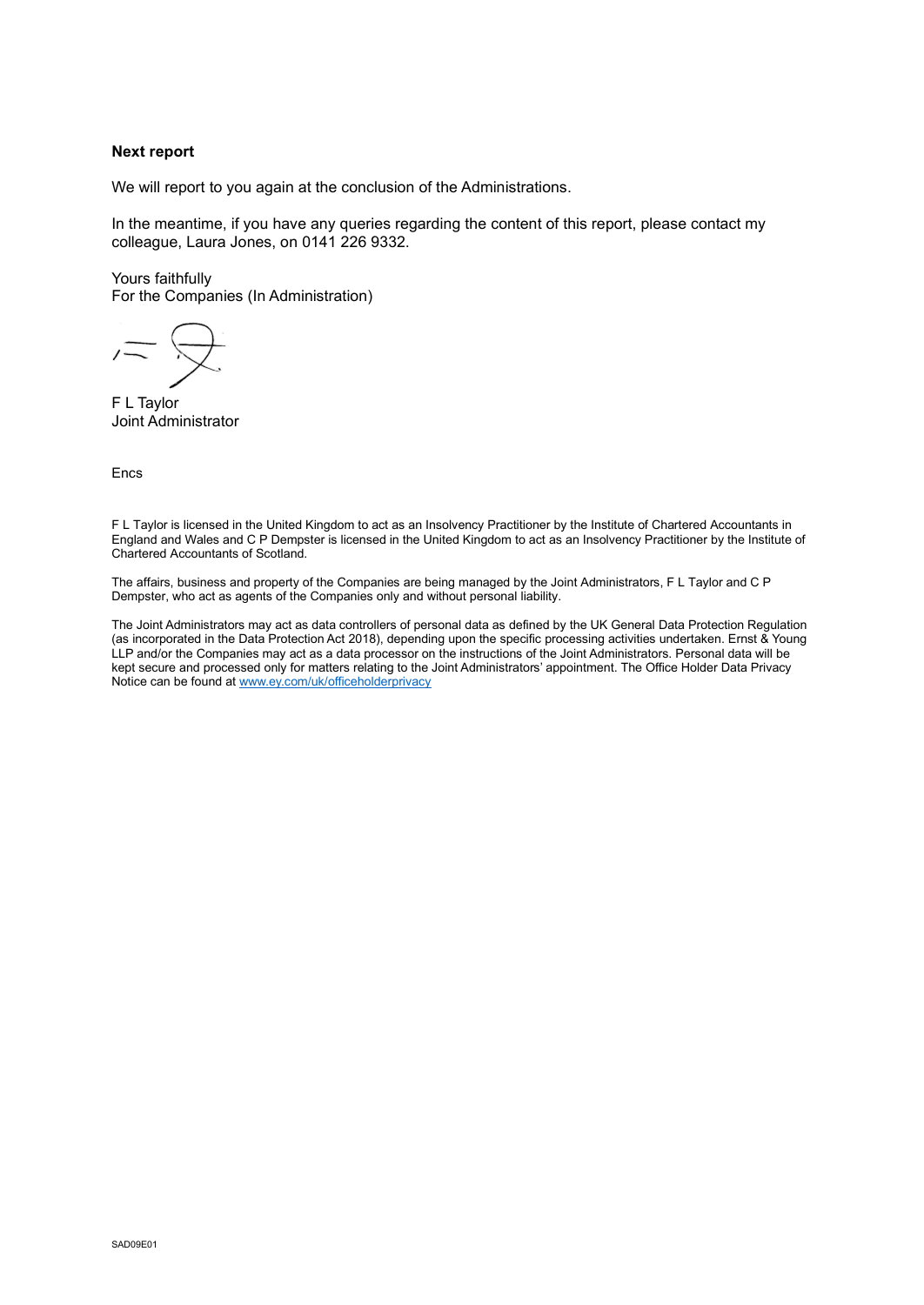**Information about the proceedings, the company and the office holders, as required by Rule 3.94 of the Insolvency (Scotland) (Company Voluntary Arrangements and Administration) Rules 2018**

| Name of court:                                                                       | Court of Session                                                      |
|--------------------------------------------------------------------------------------|-----------------------------------------------------------------------|
| Court reference:                                                                     | P300/18                                                               |
| Registered name of the company:                                                      | TVRL Realisations Limited (formerly T.O.M.<br>Vehicle Rental Limited) |
| Registered office address of the company:                                            | Ernst & Young LLP, G1 Building, 5 George<br>Square, Glasgow, G2 1DY   |
| Registered number:                                                                   | SC130056                                                              |
| Country of incorporation (for a company<br>incorporated outside the United Kingdom): | N/A                                                                   |
| Date of appointment of the Joint Administrators:                                     | 28 March 2018                                                         |
| Details of any changes of Administrator:                                             | None                                                                  |
| Full names of the Administrators:                                                    | Fiona Livingstone Taylor and<br>Colin Peter Dempster                  |
| Office holder number(s):                                                             | 8787 and 8908                                                         |
| Administrators' address(es):                                                         | Ernst & Young LLP, G1 Building, 5 George<br>Square, Glasgow, G2 1DY   |
| Telephone number:                                                                    | 0141 226 9332                                                         |
| Name of alternative person to contact with<br>enquiries about the case:              | Laura Jones                                                           |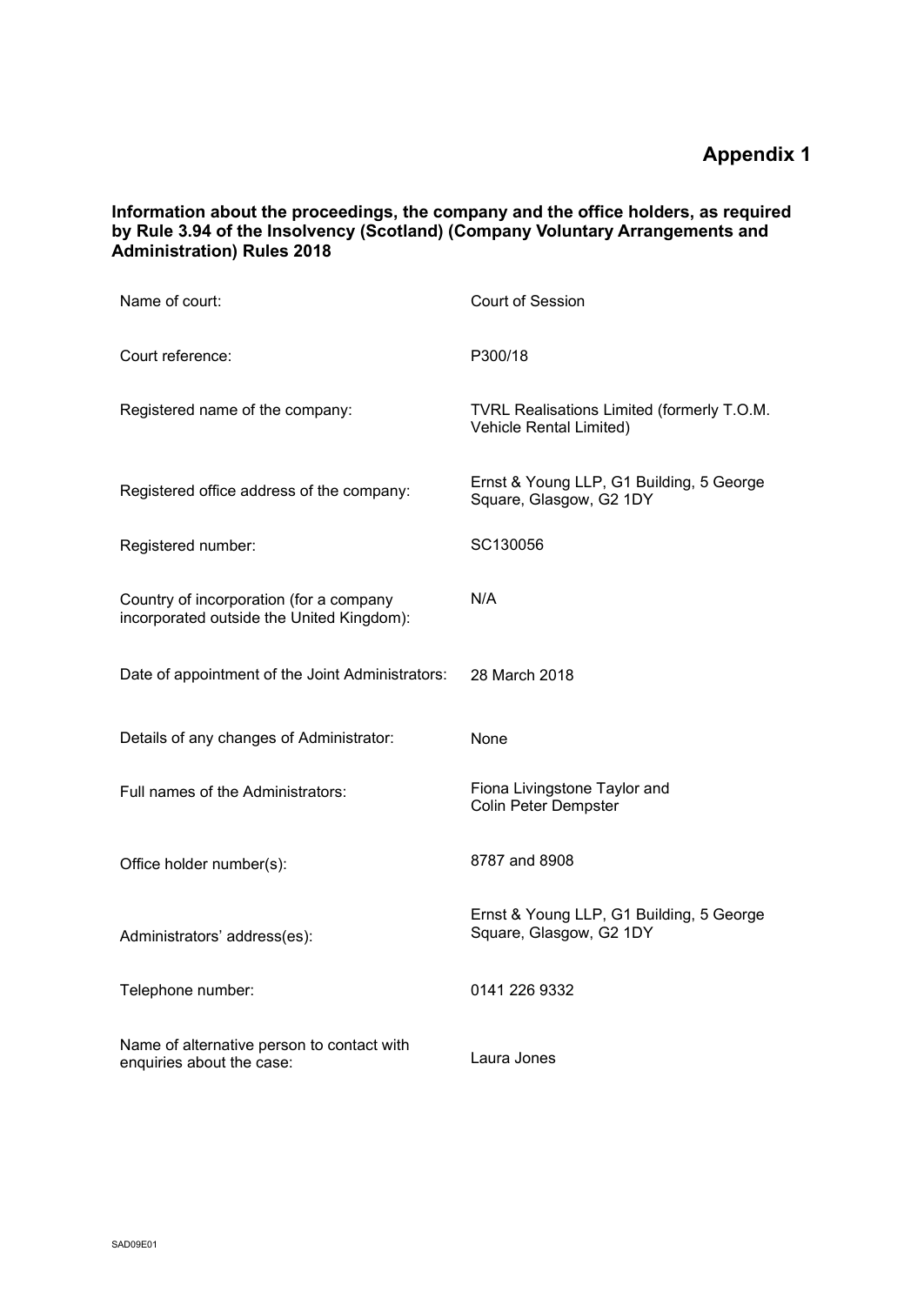**Information about the proceedings, the company and the office holders, as required by Rule 3.94 of the Insolvency (Scotland) (Company Voluntary Arrangements and Administration) Rules 2018**

| Name of court:                                                                       | Court of Session                                                    |
|--------------------------------------------------------------------------------------|---------------------------------------------------------------------|
| Court reference:                                                                     | P301/18                                                             |
| Registered name of the company:                                                      | Caledonian Truck & Van Limited                                      |
|                                                                                      |                                                                     |
| Registered office address of the company:                                            | Ernst & Young LLP, G1 Building, 5 George<br>Square, Glasgow, G2 1DY |
| Registered number:                                                                   | SC428853                                                            |
| Country of incorporation (for a company<br>incorporated outside the United Kingdom): | N/A                                                                 |
| Date of appointment of the Joint Administrators:                                     | 28 March 2018                                                       |
| Details of any changes of Administrator:                                             | None                                                                |
| Full names of the Administrators:                                                    | Fiona Livingstone Taylor and<br><b>Colin Peter Dempster</b>         |
| Office holder number(s):                                                             | 8787 and 8908                                                       |
| Administrators' address(es):                                                         | Ernst & Young LLP, G1 Building, 5 George<br>Square, Glasgow, G2 1DY |
| Telephone number:                                                                    | 0141 226 9332                                                       |
| Name of alternative person to contact with<br>enquiries about the case:              | Laura Jones                                                         |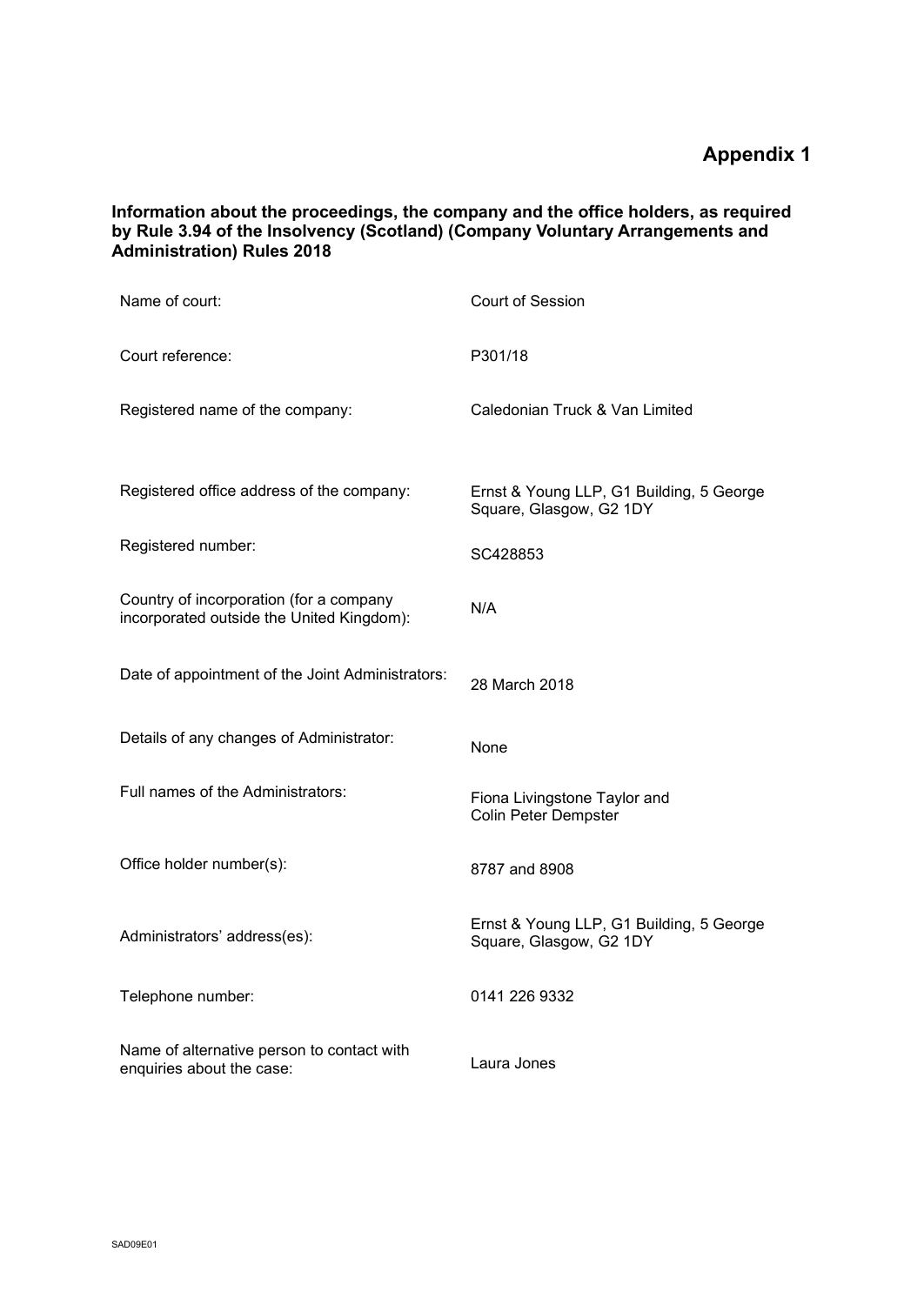## **TVRL Realisations Limited (formerly T.O.M. Vehicle Rental Limited) (In Administration)**

### **Joint Administrators' Summary of Receipts and Payments from 28 March 2021 to 27 September 2021**

| <b>Estimated to</b><br>Realise per Directors'<br><b>Statement of Affairs</b> |                                                    | <b>Cumulative to</b><br>27 March 2021<br>£ | <b>Transactions since</b><br>28 March 2021<br>£ | <b>Cumulative to</b><br>27 September 2021<br>£ |
|------------------------------------------------------------------------------|----------------------------------------------------|--------------------------------------------|-------------------------------------------------|------------------------------------------------|
|                                                                              |                                                    |                                            |                                                 |                                                |
|                                                                              | Trading Fund provided by the Funding Parties       |                                            |                                                 |                                                |
|                                                                              | Funding provided                                   | 1,186,408                                  |                                                 | 1,186,408                                      |
|                                                                              | Costs of wind down                                 | (985, 754)                                 |                                                 | (985, 754)                                     |
|                                                                              | Refunded                                           | (200, 654)                                 |                                                 | (200, 654)                                     |
|                                                                              |                                                    | $\overline{a}$                             |                                                 |                                                |
|                                                                              | <b>Floating Charge Receipts</b>                    |                                            |                                                 |                                                |
| 875,000                                                                      | Road fund licence refunds                          | 682,745                                    |                                                 | 682,745                                        |
| 670,000                                                                      | Motor Vehicles and Trailers                        | 604,862                                    |                                                 | 604.862                                        |
| 100,000                                                                      | Book debts                                         | 194,975                                    | 121,025                                         | 316,001                                        |
|                                                                              | <b>LBTT Refunds</b>                                | 102,222                                    |                                                 | 102,222                                        |
|                                                                              | Funding provided by HSBC                           | 75,000                                     |                                                 | 75,000                                         |
| $\overline{a}$                                                               | Unidentified income                                | 27,805                                     |                                                 | 27,805                                         |
|                                                                              | <b>Insurance Refunds</b>                           | 43,036                                     |                                                 | 43,036                                         |
| 25,000                                                                       | Plant & machinery, office furniture & IT equipment | 55,000                                     |                                                 | 55,000                                         |
|                                                                              | Sundry Income                                      | 13,818                                     |                                                 | 13,818                                         |
|                                                                              | Postage refund                                     | 462                                        |                                                 | 462                                            |
|                                                                              | Intellectual Property                              | 15,000                                     |                                                 | 15,000                                         |
|                                                                              | Prepayments & Other Debts                          | 3,059                                      |                                                 | 3,059                                          |
|                                                                              | <b>Bank interest</b>                               | 7,229                                      | 307                                             | 7,536                                          |
| 1,670,000                                                                    |                                                    | 1,825,212                                  | 121,332                                         | 1,946,546                                      |
|                                                                              |                                                    |                                            |                                                 |                                                |
|                                                                              | <b>Payments</b>                                    |                                            |                                                 |                                                |
|                                                                              | Wages and Salaries                                 | 117,343                                    |                                                 | 117.343                                        |
|                                                                              | Agents' Fees                                       | 51,187                                     | 200                                             | 51,387                                         |
|                                                                              | Insurance                                          | 21,237                                     |                                                 | 21,237                                         |
|                                                                              | <b>IT Costs</b>                                    | 12,955                                     |                                                 | 12,955                                         |
|                                                                              | Security Costs                                     | 10,649                                     |                                                 | 10,649                                         |
|                                                                              | Bank charges and interest                          | 7,709                                      | $\overline{\mathbf{4}}$                         | 7,713                                          |
|                                                                              | Motor Expenses                                     | 7,626                                      |                                                 | 7,626                                          |
|                                                                              | <b>Debt Collection Expenses</b>                    | 15,233                                     | 22,346                                          | 37,579                                         |
|                                                                              | Joint Administrators' Fees                         | 949,162                                    | 50,000                                          | 999.162                                        |
|                                                                              | Joint Administrators' Expenses                     | 31,270                                     | 82                                              | 31,352                                         |
|                                                                              | Distribution to secured creditor                   | 250,000                                    | $\overline{a}$                                  | 250,000                                        |
|                                                                              | <b>Legal Fees</b>                                  | 8,444                                      |                                                 | 8,444                                          |
|                                                                              | Legal Disbursements                                | 6,954                                      |                                                 | 6,954                                          |
|                                                                              | Stationery & Photocopying                          | 2,214                                      |                                                 | 2.214                                          |
|                                                                              | Storage charges                                    | 32,393                                     | 3,281                                           | 35,674                                         |
|                                                                              | Rent                                               | 1,467                                      |                                                 | 1,467                                          |
|                                                                              | Rates                                              | 4,141                                      | 991                                             | 5,132                                          |
|                                                                              | Postage                                            | 1,021                                      |                                                 | 1,021                                          |
|                                                                              | <b>Public Notices</b>                              | 221                                        |                                                 | 221                                            |
|                                                                              | Wage Arrears - Employees                           | 105,806                                    |                                                 | 105,806                                        |
|                                                                              | <b>Sundry Expenses</b>                             | 2,421                                      | 465                                             | 2,886                                          |
|                                                                              | Corporation Tax                                    | 1,279                                      |                                                 | 1,279                                          |
|                                                                              | Telephone, telex, fax etc                          | (5)                                        |                                                 | (5)<br>(1,718,096)                             |
|                                                                              |                                                    | (1,640,727)                                | (77, 369)                                       |                                                |
|                                                                              |                                                    | 184,486                                    | 43,963                                          | 228,449                                        |
|                                                                              | Represented by:                                    |                                            |                                                 |                                                |
|                                                                              | <b>VAT Receivable</b>                              |                                            |                                                 | 35,103                                         |
|                                                                              | <b>RBS Current Account</b>                         |                                            |                                                 | 36,701                                         |
|                                                                              | <b>HSBC Current Account</b>                        |                                            |                                                 | 156,646                                        |
|                                                                              |                                                    |                                            |                                                 | 228,449                                        |

**Notes**

1. Receipts and payments are stated net of VAT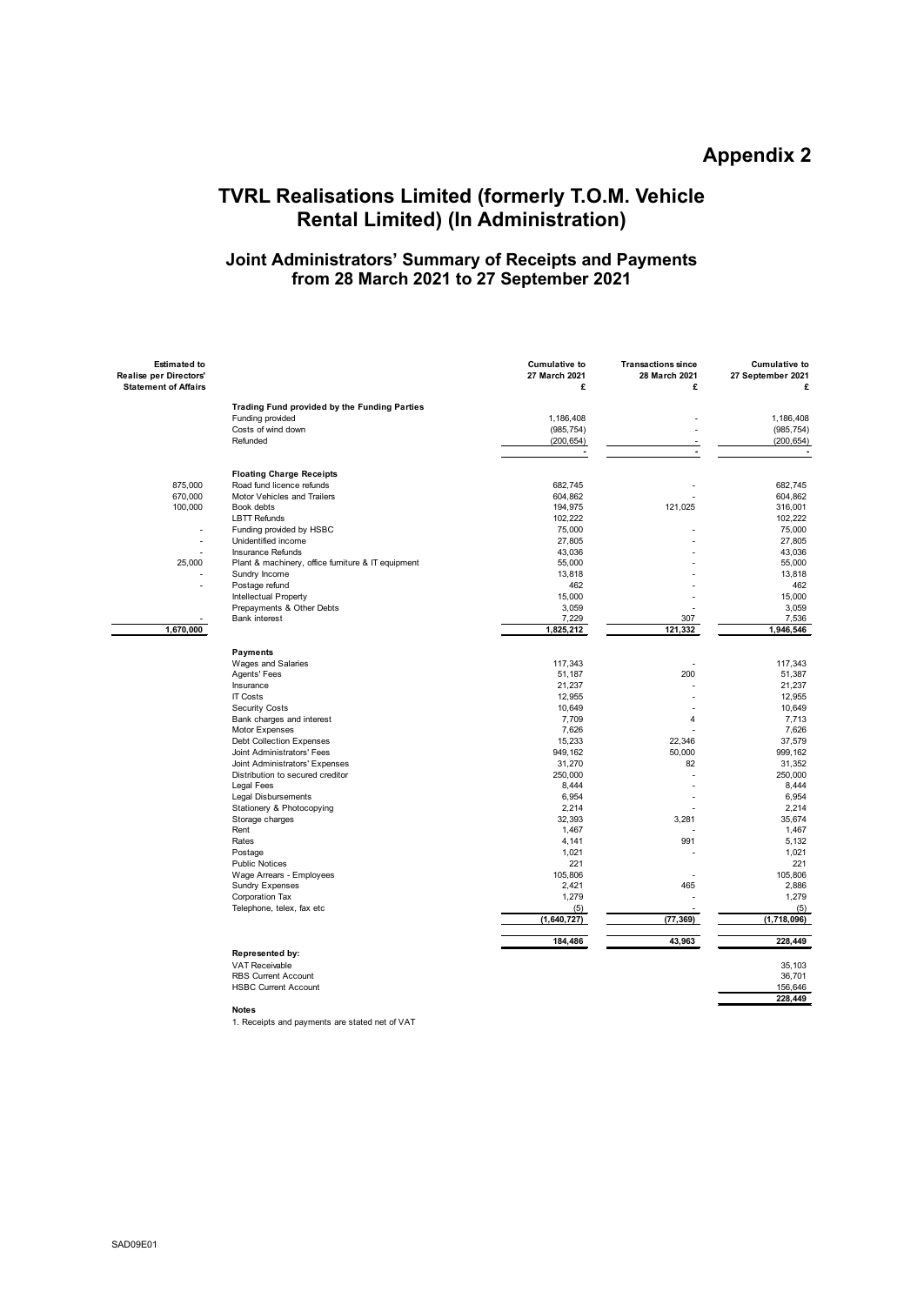# **Caledonian Truck & Van Limited (In Administration)**

### **Joint Administrators' Summary of Receipts and Payments from 28 March 2021 to 27 September 2021**

| lise per<br>tement |                                              | <b>Cumulative to</b><br>27 March 2021 | <b>Transactions since</b><br>28 March 2021 | <b>Cumulative to</b><br>27 September 2021 |
|--------------------|----------------------------------------------|---------------------------------------|--------------------------------------------|-------------------------------------------|
| <b>Affairs</b>     |                                              | £                                     | £                                          | ç                                         |
|                    | <b>Floating Charge Receipts</b>              |                                       |                                            |                                           |
| 100,000            | Book debts                                   | 583,755                               |                                            | 583,755                                   |
| 70,000             | <b>Motor Vehicles</b>                        | 147,649                               |                                            | 147,649                                   |
|                    | Plant and Equipment                          | 30,000                                |                                            | 30,000                                    |
|                    | Unidentified Income                          | 99,673                                | (57)                                       | 99,617                                    |
|                    | VAT Repayment Supplement                     | 594                                   |                                            | 594                                       |
|                    | <b>Bank Interest</b>                         | 4,213                                 | 326                                        | 4,539                                     |
| 170,000            |                                              | 865,884                               | 269                                        | 866,153                                   |
|                    | Payments                                     |                                       |                                            |                                           |
|                    | Wages and Salaries                           | 22,106                                |                                            | 22,106                                    |
|                    | Wage Arrears - Employees                     | 42,927                                |                                            | 42,927                                    |
|                    | Agents' Fees                                 | 15,000                                |                                            | 15,000                                    |
|                    | <b>IT Costs</b>                              | 5,000                                 |                                            | 5,000                                     |
|                    | Specific Bond                                | 220                                   |                                            | 220                                       |
|                    | Telephone                                    | 4,975                                 |                                            | 4,975                                     |
|                    | Joint Administrators' Fees                   | 230,465                               | 26,599                                     | 257,064                                   |
|                    | Joint Administrators' Expenses               | 6,166                                 | 11                                         | 6,176                                     |
|                    | Floating charge distribution - HSBC          | 180,000                               |                                            | 180,000                                   |
|                    | Floating charge distribution - Mercedes Benz | 90,000                                |                                            | 90,000                                    |
|                    | Legal Fees                                   | 4,803                                 |                                            | 4,803                                     |
|                    | Legal Disbursements                          | 573                                   |                                            | 573                                       |
|                    | <b>Debt Collection Expenses</b>              | 36,431                                |                                            | 36,431                                    |
|                    | Other Professional Fees                      | 15                                    |                                            | 15                                        |
|                    | <b>Security Costs</b>                        | 5,050                                 |                                            | 5,050                                     |
|                    | Postage                                      | 303                                   |                                            | 303                                       |
|                    | Rent                                         | 24,161                                |                                            | 24,161                                    |
|                    | Rates                                        | 5,517                                 |                                            | 5,517                                     |
|                    | Heat and Light                               | 1,619                                 |                                            | 1,619                                     |
|                    | Corporation Tax                              | 634                                   |                                            | 634                                       |
|                    | Bank Charges and Interest                    | 61                                    | 1                                          | 62                                        |
|                    |                                              | (676, 027)                            | (26, 610)                                  | (702, 637)                                |
|                    |                                              | 189,857                               | (26, 342)                                  | 163,516                                   |
|                    | Represented by:                              |                                       |                                            |                                           |
|                    | <b>VAT Receivable</b>                        |                                       |                                            | 15,096                                    |
|                    | <b>Trade Creditors</b>                       |                                       |                                            | (31, 931)                                 |
|                    | <b>RBS Current Account</b>                   |                                       |                                            | 42,983                                    |
|                    | <b>HSBC Current Account</b>                  |                                       |                                            | 137,368                                   |
|                    |                                              |                                       |                                            | 163,516                                   |
|                    |                                              |                                       |                                            |                                           |

#### **Notes**

1. Receipts and payments are stated net of VAT.

2. Trade Creditors represent payments to suppliers which had not cleared the Current Accounts as at 27 September 2021.

 **Estimated to Realise per Directors' Statement of Affairs**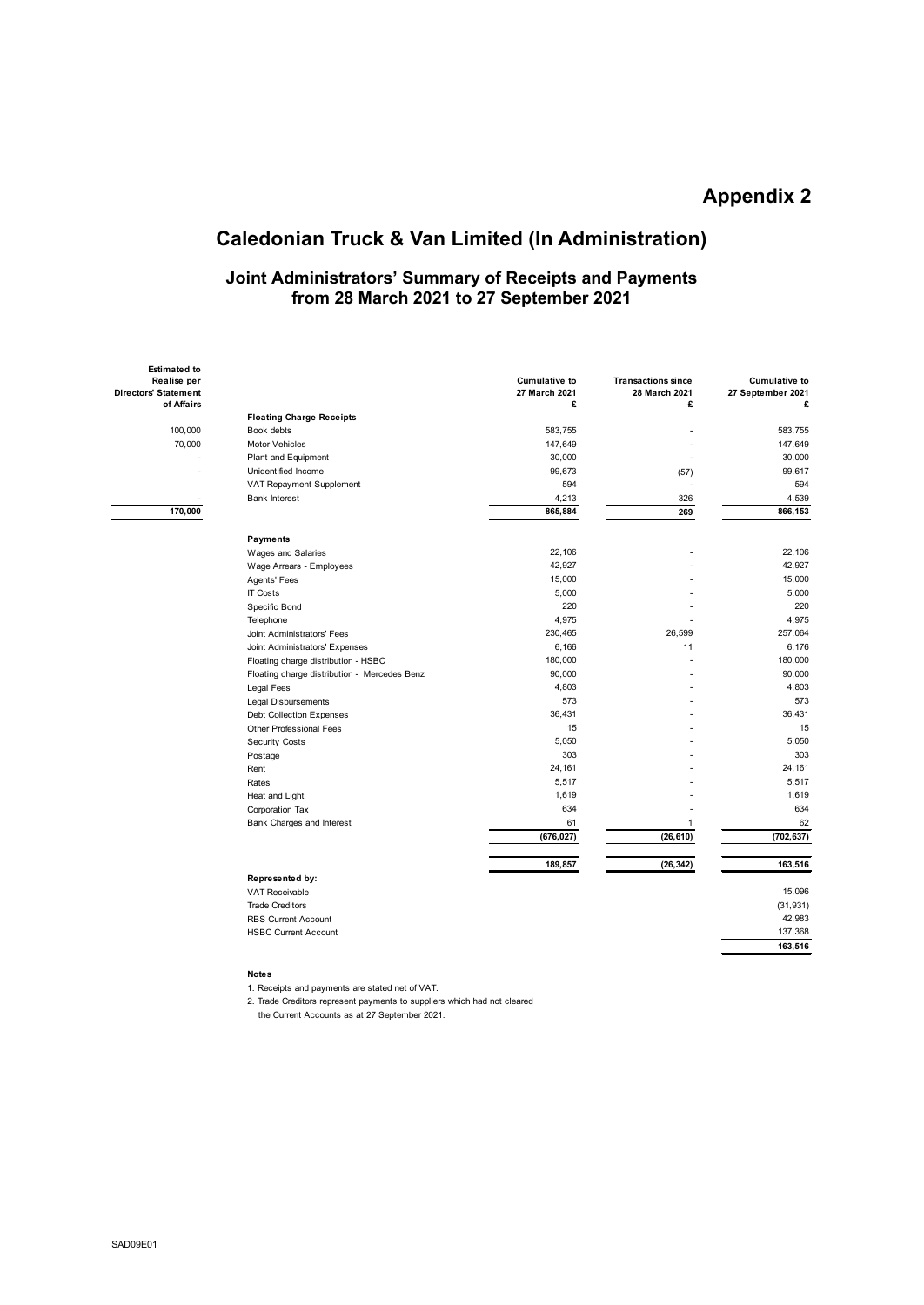# **TVRL Realisations Limited (formerly T.O.M. Vehicle Rental Limited) and Caledonian Truck & Van Limited (both in Administration) ('the Companies')**

### **Joint Administrators' Time-Costs from 28 March 2021 to 27 September 2021**

### **(a) Time charging policy**

The Administrators have engaged managers and other staff to work on the Administrations. The work required is delegated to the most appropriate level of staff taking account of the nature of the work and the individual's experience. Additional assistance is provided by accounting and treasury executives dealing with the Companies' bank accounts and statutory compliance diaries. Work carried out by all staff is subject to the overall supervision of the Administrators.

All time spent by staff working directly on case-related matters is charged to a time code established for these cases. Time is recorded in units of six minutes. Each member of staff has a specific hourly rate, which is subject to change over time. The average hourly rate for each category of staff over the period is shown below, as are the current hourly rates used and agreed with HSBC.

### **(b) Narrative explanation of time incurred**

| <b>Category of work</b>               | <b>Description of work completed</b>                                                                                                                                                                                                                                                   |
|---------------------------------------|----------------------------------------------------------------------------------------------------------------------------------------------------------------------------------------------------------------------------------------------------------------------------------------|
| Accounting & Administration           | Overall management of the case, treasury and<br>accounting functions, statutory compliance diaries and<br>time costing reports.                                                                                                                                                        |
| <b>Bank &amp; Statutory Reporting</b> | Preparing and issuing six monthly progress reports to all<br>▶<br>known creditors and regular reporting to the secured<br>creditors.                                                                                                                                                   |
| Creditors                             | Receipt and recording of creditor claims.<br>▶<br>Correspondence with creditors.<br>Adjudication of HP Funders' claims<br>Processing distributions to creditors (as applicable).                                                                                                       |
| Debtors                               | Working with our agents to realise value from book<br>▶<br>debts.<br>Discussing and agreeing book debt collection with<br>debtors.                                                                                                                                                     |
| <b>Employee Matters</b>               | Dealing with any employee queries.<br>▶                                                                                                                                                                                                                                                |
| Immediate Tasks                       | Completion of work streams requiring immediate<br>▶<br>attention following the appointment, in order to execute<br>the strategy outlined in the Proposals.                                                                                                                             |
| Investigations                        | Investigations into the Companies' affairs in accordance<br>▶<br>with Statement of Insolvency Practice 2 "Investigations<br>by Office Holders".<br>The Joint Administrators' reports on the conduct of the<br>▶<br>directors under the Company Directors Disqualification<br>Act 1986. |
| Job Acceptance & Strategy             | Matters relating to the appointment and initial planning<br>▶<br>of the Administration strategy, including meetings with<br>the Companies' directors and management and<br>formulating and executing the strategy adopted.                                                             |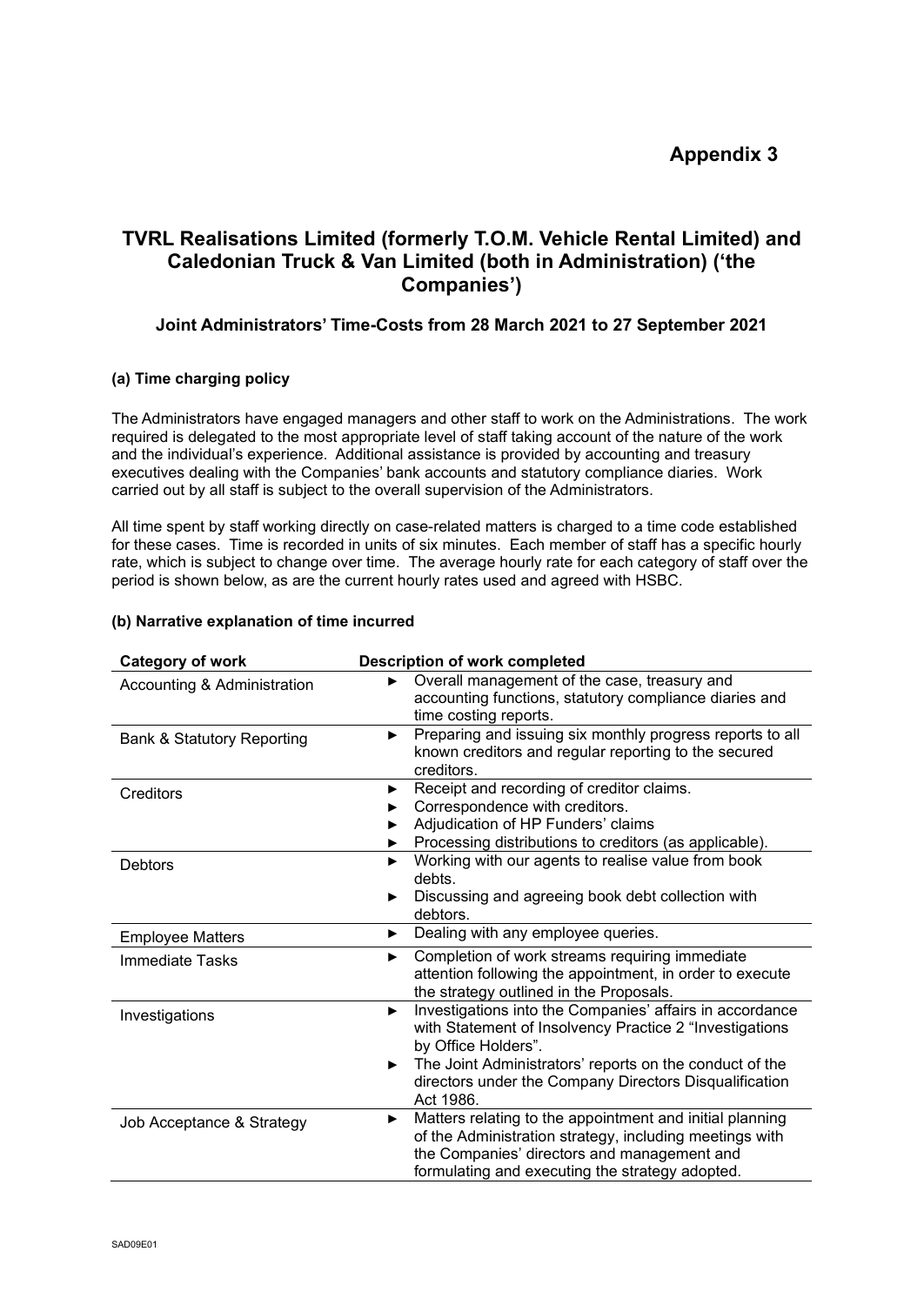|                           | ▶                     | Considering exit routes from Administration and<br>implementing the most appropriate route. |
|---------------------------|-----------------------|---------------------------------------------------------------------------------------------|
| Legal Issues              | $\blacktriangleright$ | Dealing with any ad hoc legal issues.                                                       |
|                           | ▶                     | Investigating the merit in selling TVRL's claim in the<br>Truck Cartel.                     |
| <b>Members</b>            | ▶                     | Liaising with the shareholders (as required).                                               |
| <b>Other Assets</b>       | ▶                     | Realising value from the Companies' residual assets.                                        |
|                           | ▶                     | Assessing, quantifying and seeking to realise value from                                    |
|                           |                       | assets not recorded in the management accounts of the                                       |
|                           |                       | Companies at the date of appointment.                                                       |
| <b>Other Matters</b>      | ▶                     | Assessing the status of the Companies' physical books                                       |
|                           |                       | and records and electronic records.                                                         |
| <b>Public Relations</b>   | ▶                     | Agreeing and issuing statements to the press as                                             |
|                           |                       | required in pursuit of Administration strategies.                                           |
| Property                  | ▶                     | Liaising with landlords to finalise any outstanding<br>leasehold matters.                   |
|                           |                       | Assessment and settlement of claims for retention of title                                  |
| <b>Retention of Title</b> | ▶                     | from the Companies' suppliers (if applicable).                                              |
|                           | ▶                     | Completion of statutory requirements of the                                                 |
| <b>Statutory Duties</b>   |                       | Administration, including notifications to creditors and                                    |
|                           |                       | the Registrar of Companies regarding progress and final                                     |
|                           |                       | reports issued.                                                                             |
|                           | ▶                     | Seeking approval of remuneration and outlays from the                                       |
|                           |                       | secured creditors and the preferential creditors.                                           |
|                           | ▶                     | Arranging for extension of Administrations via consent of                                   |
|                           |                       | creditors / application to court, where applicable.                                         |
| VAT & Taxation            | ▶                     | Preparing annual corporation tax and quarterly VAT                                          |
|                           |                       | returns, with input from EY VAT and tax specialists.                                        |
|                           | ▶                     | Issuing supporting documentation for VAT inspections<br>by HMRC.                            |
|                           | ▶                     | Assessment of the VAT and tax treatment of                                                  |
|                           |                       | transactions and agreements entered during the                                              |
|                           |                       | Administration.                                                                             |
|                           |                       | Preparing and submitting claims for VAT bad debt relief.                                    |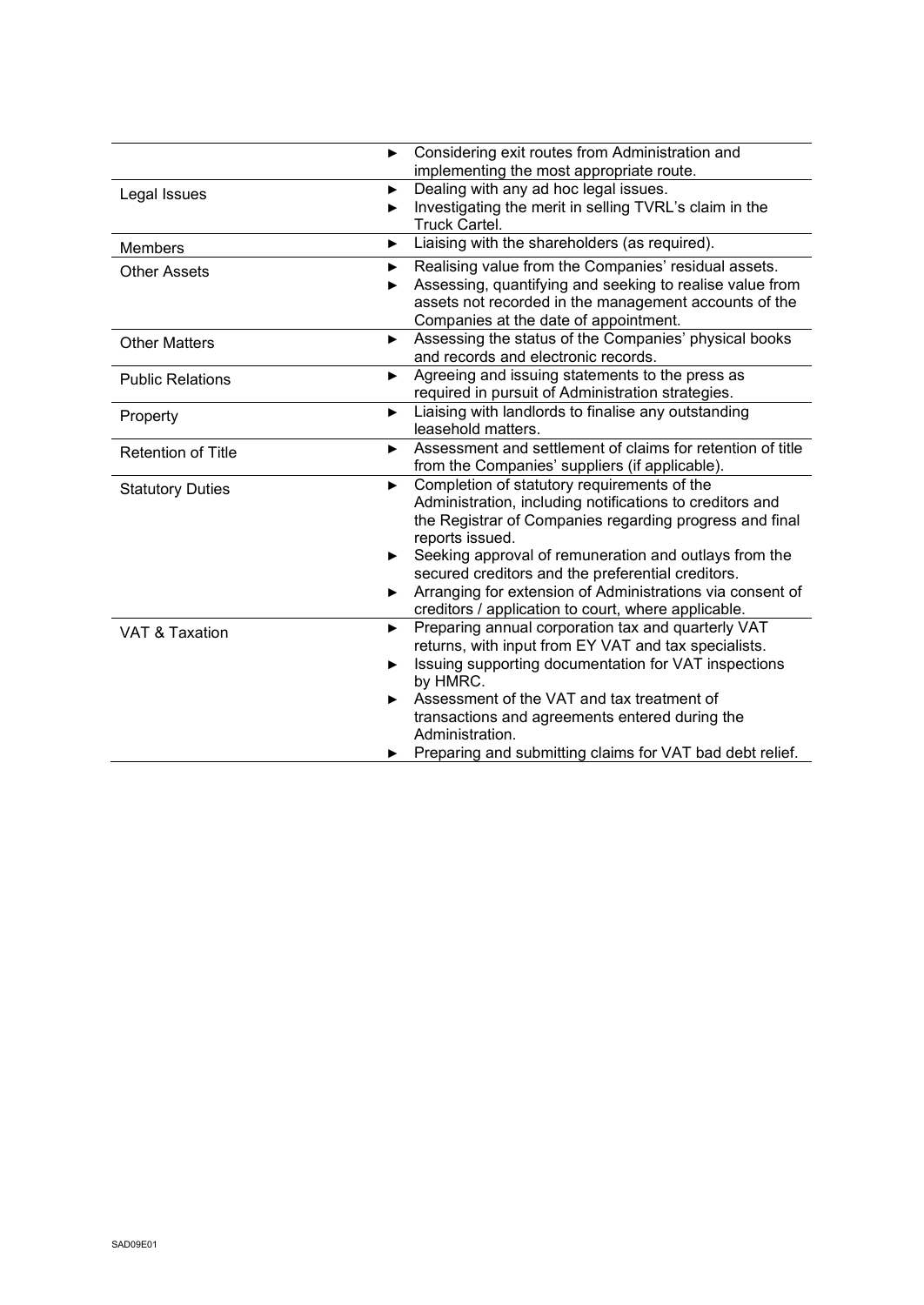### **(c) Analysis of time costs**

### *T.V.R.L Realisations Limited (Formerly T.O.M. Vehicle Rental Limited) (In Administration)*

| <b>Hours</b>                           |                 |            |                     |              |             |             |           |
|----------------------------------------|-----------------|------------|---------------------|--------------|-------------|-------------|-----------|
|                                        |                 | Assistant  |                     |              |             |             |           |
|                                        | Partner /       | Director / | <b>Other Senior</b> | Assistants & |             | Average     |           |
| <b>Classification of work function</b> | <b>Director</b> | Manager    | Professionals       | Support      | Total hours | hourly rate | Time cost |
| Accounting & Administration            | 2.6             | 18.4       | 27.8                | 96.2         | 145.0       | 238         | 34,537    |
| Bank & Statutory Reporting             | 2.0             | 11.1       | 6.4                 | 6.8          | 26.3        | 336         | 8,828     |
| Creditors (Mandatory)                  | 1.0             | 17.2       | 22.2                | 0.0          | 40.4        | 353         | 14,263    |
| <b>Debtors</b>                         | 1.0             | 27.3       | 14.4                | 0.0          | 42.7        | 382         | 16,294    |
| <b>Employee Matters</b>                | 13.2            | 1.2        | 2.2                 | 0.0          | 16.6        | 477         | 7,918     |
| Legal Issues                           | 0.0             | 8.5        | 1.0                 | 2.0          | 11.5        | 371         | 4,263     |
| <b>Other Assets</b>                    | 2.5             | 5.1        | 4.1                 | 0.0          | 11.7        | 397         | 4,644     |
| <b>Other Matters</b>                   | 0.0             | 0.0        | 0.5                 | 0.0          | 0.5         | 290         | 145       |
| Property                               | 1.0             | 4.0        | 2.2                 | 0.0          | 7.2         | 396         | 2,853     |
| <b>Statutory Duties</b>                | 1.0             | 5.5        | 16.2                | 10.1         | 32.8        | 286         | 9,369     |
| <b>VAT &amp; Taxation</b>              | 0.0             | 9.2        | 3.4                 | 10.2         | 22.8        | 295         | 6,732     |
| <b>Total hours</b>                     | 24.3            | 107.5      | 100.4               | 125.3        | 357.5       | 307         | 109,844   |
| Time cost                              | 12,515          | 45,659     | 29,116              | 22,554       |             |             | 109,844   |
| Average hourly rate                    | 515             | 425        | 290                 | 180          |             | 307         |           |

Time costs for the period 28 March 2021 to 27 September 2021 **109,844** 109,844 Time costs previously incurred the costs of the costs of the costs previously incurred the costs previously incurred the costs of the costs of the costs of the costs of the costs of the costs of the costs of the costs of t

Fees approved and drawn to date (999,162)<br>
Fees approved but not drawn to date (157,107) Fees approved but not drawn to date Fees where approval not yet requested (183,153) (183,153)  $(44.877)$ Fees written off re price fixing claim

 1,494,143 109,844

#### **HSBC Agreed Hourly Charge Out Rates**

|                            |                                   | £   |
|----------------------------|-----------------------------------|-----|
| Partner                    |                                   | 515 |
| Associate Partner          |                                   | 515 |
| Director                   |                                   | 515 |
| <b>Assistant Director</b>  |                                   | 425 |
| Manager                    |                                   | 330 |
| Other senior professionals | Executive                         | 290 |
|                            | <b>Assistant Executive</b>        | 290 |
| Assistants and support     | Analyst                           | 180 |
|                            | Accounting and Treasury Executive | 180 |
|                            |                                   |     |

**Expenses Summary for the period 28 March 2021 to 27 September 2021 No Category 1 expenses have been incurred in the period**

| Expenses Summary for the period 28 March 2021 to 27 September 2021 |       |
|--------------------------------------------------------------------|-------|
| Category 2 Expenses                                                |       |
| Printing & Postage                                                 | 60.49 |
| Total                                                              | 60.49 |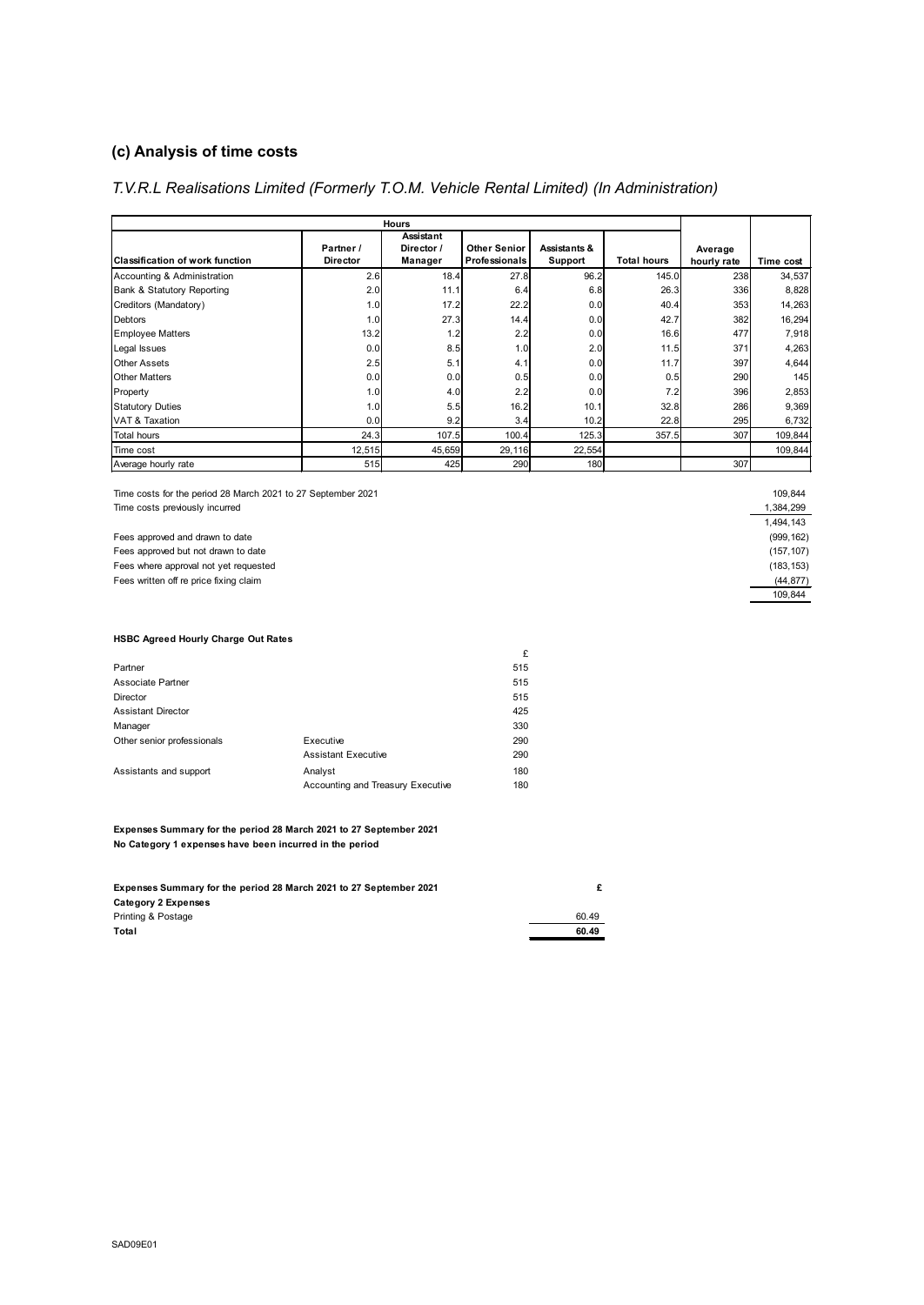### *Caledonian Truck & Van Limited (In Administration)*

| <b>Hours</b>                    |                              |                                    |                                             |                         |             |                        |           |
|---------------------------------|------------------------------|------------------------------------|---------------------------------------------|-------------------------|-------------|------------------------|-----------|
| Classification of work function | Partner /<br><b>Director</b> | Assistant<br>Director /<br>Manager | <b>Other Senior</b><br><b>Professionals</b> | Assistants &<br>Support | Total hours | Average<br>hourly rate | Time cost |
| Accounting & Administration     | 0.0                          | 7.2                                | 0.7                                         | 14.8                    | 22.7        | 261                    | 5,927     |
| Bank & Statutory Reporting      | 0.0                          | 4.4                                | 5.0                                         | 4.5                     | 13.9        | 297                    | 4,130     |
| Creditors (Mandatory)           | 7.7                          | 9.0                                | 9.9                                         | 0.0                     | 26.6        | 400                    | 10,633    |
| <b>Debtors</b>                  | 0.0                          | 2.1                                | 0.6                                         | 0.0                     | 2.7         | 395                    | 1,067     |
| <b>Employee Matters</b>         | 0.0                          | 0.5                                | 0.5                                         | 0.2                     | 1.2         | 328                    | 394       |
| Legal Issues                    | 0.0                          | 0.1                                | 0.0                                         | 0.0                     | 0.1         | 425                    | 43        |
| Property                        | 0.0                          | 1.1                                | 0.1                                         | 0.0                     | 1.2         | 414                    | 497       |
| <b>Statutory Duties</b>         | 0.0                          | 3.7                                | 8.6                                         | 4.5                     | 16.8        | 290                    | 4,877     |
| VAT & Taxation                  | 0.0                          | 3.8                                | 1.6                                         | 4.7                     | 10.1        | 290                    | 2,925     |
| <b>Total hours</b>              | 7.7                          | 31.9                               | 27.0                                        | 28.7                    | 95.3        | 320                    | 30,491    |
| Time cost                       | 3,966                        | 13,529                             | 7,830                                       | 5,166                   |             |                        | 30,491    |
| Average hourly rate             | 515                          | 425                                | 290                                         | 180                     |             | 320                    |           |

Time costs for the period 28 March 2021 to 27 September 2021

Time costs previously incurred

Fees approved and drawn to date

| 30.491    |  |
|-----------|--|
| 257,064   |  |
| 287.555   |  |
| (257,064) |  |
| 30.491    |  |
|           |  |

### **HSBC Agreed Hourly Charge Out Rates**

| 515 |
|-----|
|     |
| 515 |
| 515 |
| 425 |
| 330 |
| 290 |
| 290 |
| 180 |
| 180 |
|     |

**Expenses Summary for the period 28 March 2021 to 27 September 2021 No Category 1 expenses have been incurred in the period**

**Expenses Summary for the period 28 March 2021 to 27 September 2021 No Category 2 expenses have been incurred in the period**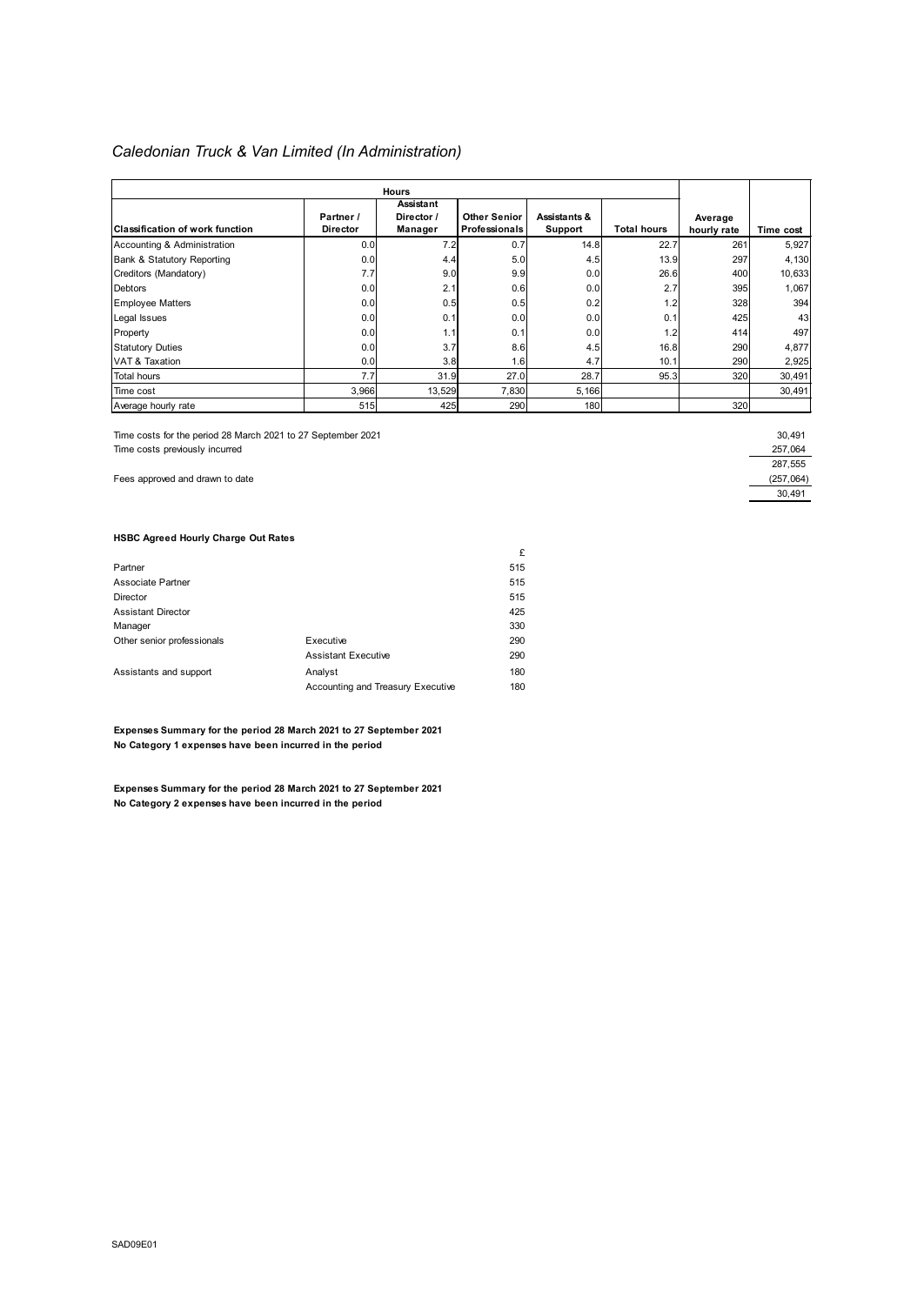### *(d)* **Payments to other professionals**

The Joint Administrators engaged the following other professionals to assist them during the period. They were chosen on the basis of their experience in similar assignments and their specialist knowledge of the market and the Companies' assets:

*TVRL Realisations Limited (Formerly T.O.M. Vehicle Rental Limited) (In Administration)*

| Name of firm             | Nature of services          | How contracted to be<br>paid                            | Paid during the<br>period excl VAT (£) |
|--------------------------|-----------------------------|---------------------------------------------------------|----------------------------------------|
| JP Associates Limited    | Debt collection agents      | Fixed % of gross<br>realisations achieved<br>from debts | 22.346                                 |
| <b>ANM Group Limited</b> | Plant/equipment<br>advisors | Time costs basis for ad<br>hoc advice re vehicles       | 200                                    |

*Caledonian Truck & Van Limited (In Administration)*

There were no payments to other professionals during the period.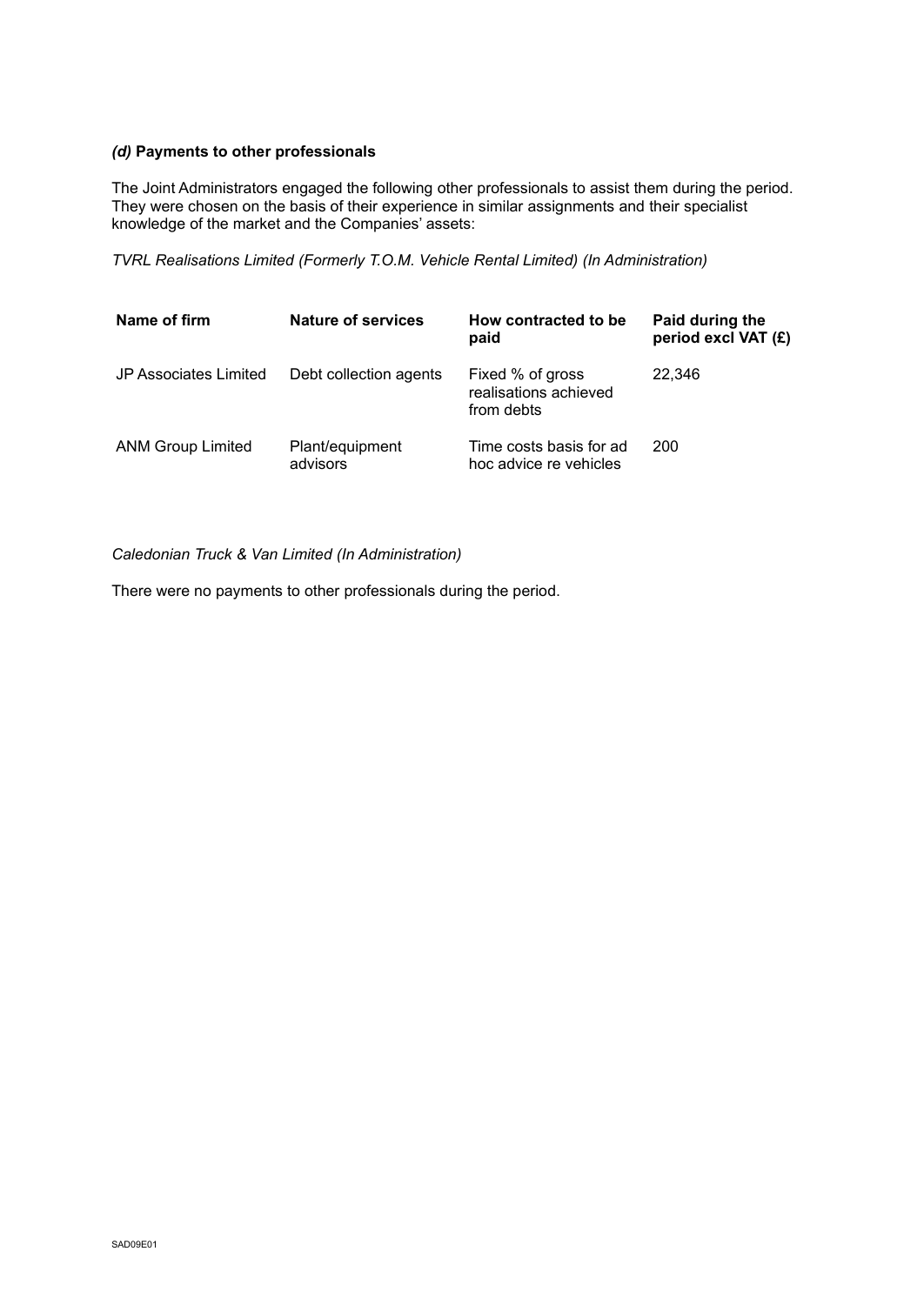# **TVRL Realisations Limited (formerly T.O.M Vehicle Rental Limited (In Administration)**

| Type of<br>Outlay                              | Paid as at<br>27 Mar 2021 | Paid in<br><b>Period</b> | Outstanding | <b>Total</b> |
|------------------------------------------------|---------------------------|--------------------------|-------------|--------------|
| <b>Category 1 expenses</b>                     |                           |                          |             |              |
| Specific penalty bond                          | 775.00                    | 0.00                     | 0.00        | 775.00       |
| Meals & subsistence                            | 756.88                    | 0.00                     | 0.00        | 756.88       |
| Travel & accommodation                         | 10,543.05                 | 0.00                     | 0.00        | 10,543.05    |
| IT & office supplies                           | 8.74                      | 16.50                    | 0.00        | 25.24        |
| <b>Category 2 expenses</b>                     |                           |                          |             |              |
| Mileage                                        | 2,796.75                  | 0.00                     | 0.00        | 2,796.75     |
| Office supplies                                | 916.56                    | 0.00                     | 0.00        | 916.56       |
| Internal bulk copying, printing<br>and postage | 14,974.94                 | 55.25                    | 60.49       | 15,090.68    |
| Hospitality                                    | 3.90                      | 0.00                     | 0.00        | 3.90         |
| Company car over allowance                     | 472.51                    | 0.00                     | 0.00        | 472.51       |
| IT costs                                       | 21.58                     | 10.53                    | 0.00        | 32.11        |
|                                                |                           |                          |             |              |
| <b>Totals</b>                                  | 31,269.91                 | 82.28                    | 60.49       | 31,412.68    |

### **Summary of Joint Administrators' outlays incurred**

### **Notes**

SIP 9 defines expenses as a type of expense which is met by, and reimbursed to, an office holder in connection with an insolvency appointment. Expenses fall into two categories: Category 1 and Category 2.

- Category 1 expenses are payments to independent third parties where there is specific expenditure directly referable to the appointment
- Category 2 expenses are expenses which are directly referable to the appointment but not a payment to an independent third party. They may include shared and allocated costs.

It is our policy, in accordance with SIP 9, to disclose Category 1 and Category 2 expenses but only to seek approval for Category 2 expenses before they are drawn.